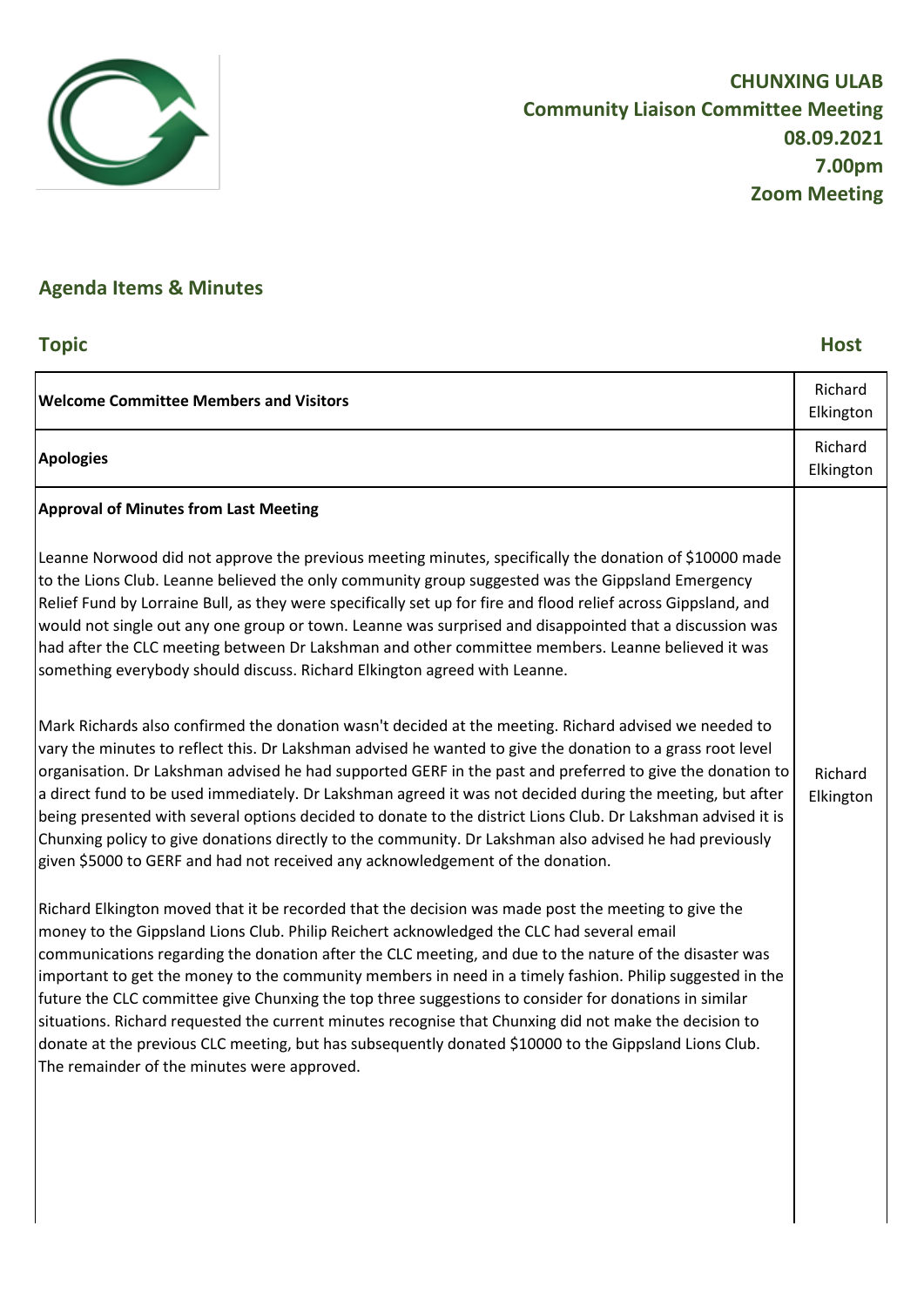#### **Project Status Report**

Robin Krause advised Chunxing have submitted eight reports to the EPA. The EPA have requested additional information on three of these reports. Chunxing have employed previously engaged consultants and additional new consultants to assist in providing the additional information, including a more detailed design of the storage ponds and concrete bund wall. Consultants are also updating the plant pumping and water management systems. Chunxing plans to submit the updated reports next week. The baseline land and ground water report have also been updated to include additional details for the EPA. Additional details have also been added to the Construction Environmental Management Plan and the Communication and Engagement Plan. The EPA has agreed that when approved these reports will allow Chunxing to move forward with construction. Robin advised an additional four reports will be considered for approval by the EPA at that time.

Robin advised an additional six reports have been submitted to Latrobe City Council. Four of these reports required some additional information. Chunxing are ensuring all reports submitted to the various government departments are identical, including drawing numbers and revisions to ensure consistency. Richard asked what the regulatory role in the Latrobe City Council is. Robin advised the Council assess the water management plan, carparking, landscaping, environmental discharges, and water treatment. These reports are being updated and will be resubmitted.

Additionally Chunxing have been looking at the civil construction sequences, movement of materials around the building site, and planning final concrete levels. Pro Draft have being providing up to date drawings for this stage of planning. The next part of the submission will include final contour and building levels. Richard asked if Chunxing was experiencing any delays from the EPA or Latrobe City Council. Robin advised responses were timely. Chunxing have been asked to expand areas of the reports that the consultants considered were complete, but now require more detail. A number of sections needed expanding and have had some extra sections added before being resubmitted.

Maggie Jones asked if movement of materials and getting ready for construction could start before the reports had been endorsed. Robin advised Chunxing had to have approvals to begin construction, but while waiting for the reports to be finalised and resubmitted, were moving forward to the stage that when approvals were granted construction could begin. This would avoid a three or four month delay in starting construction. Robin advised the next stage will be getting the equipment and installing it in the building. Richard asked if there were any shovels in the ground yet, Robin advised no, but they may be soon to install the air monitoring station on the block.

### **Baseline Background Air Monitoring**

Robin advised that Chunxing have been engaged in finding a consulting and manufacturing company that can provide continuous air monitoring. Chunxing are looking at two consultants that have similar products. Chunxing are looking at installing an air monitoring system at the plant in the south east corner and one close to Hazelwood North Primary School.

Bronwyn Woodward is looking at allowing Chunxing to install an air monitoring tower on her property, which will allow recording of background monitoring of what is currently occurring in the Latrobe Valley. Chunxing will be monitoring carbon dioxide, sulphur dioxide and nitrous oxide. Chunxing will also conduct dust sampling using a heated element that is not affected by moisture. The dust will be collected monthly and analysed in a lab that will provide a background level of lead or any other contaminants in the air prior to Chunxing starting construction.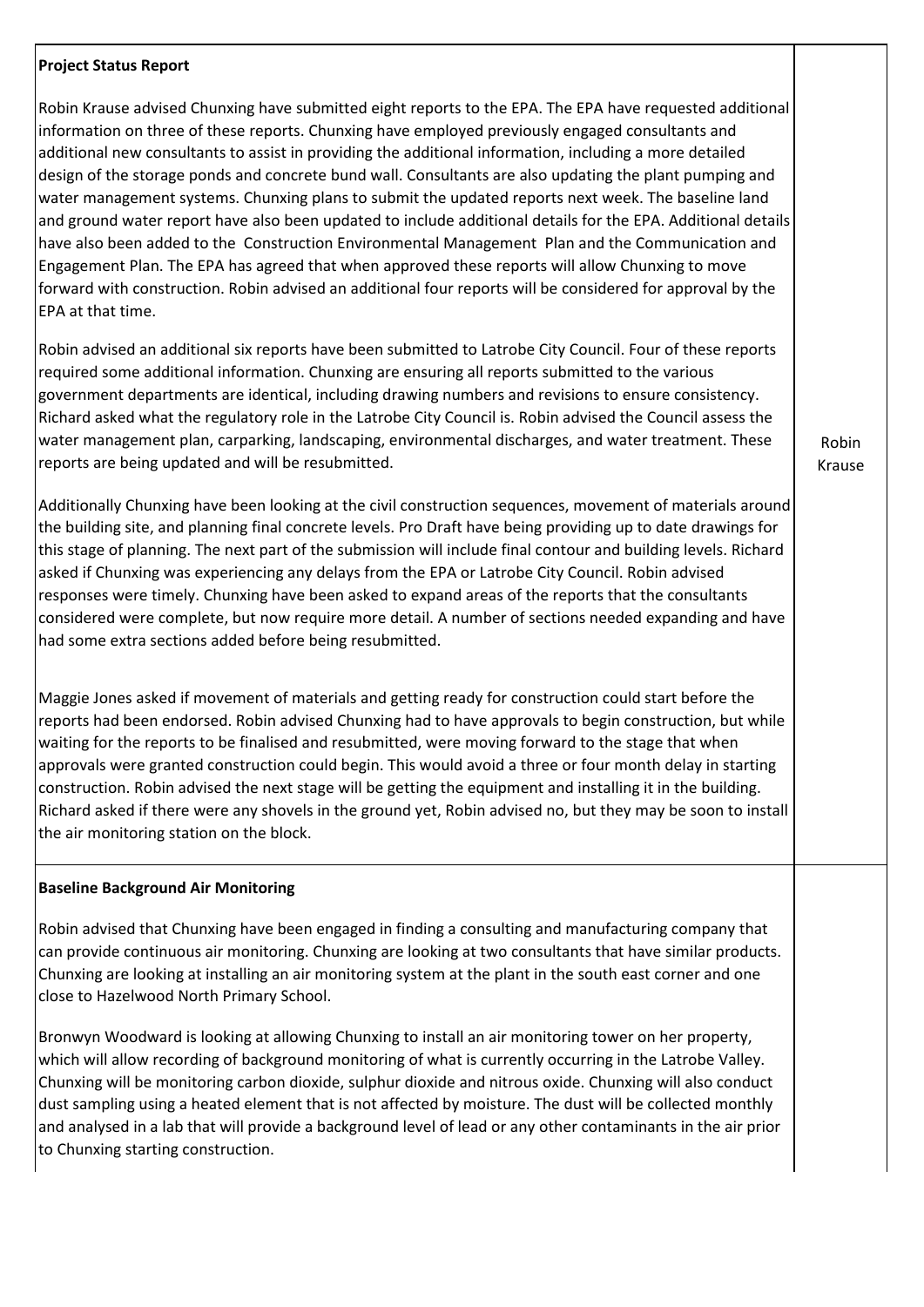Dr Lakshman advised we are still negotiating with Bronwyn on placement of an air monitoring station on her property. Bronwyn advised she has agreed to the placement in principal but will have to check on the most beneficial site. Bronwyn advised she will discuss with Robin where the best place for the tower would be. Bronwyn explained both sites are on the southwest/east side, and the prevailing winds are more south westerly, so the wind may not hit the monitoring stations.

Karen Egan from Latrobe City Council asked if Chunxing had checked the zoning of the land where the air monitors are planned on being installed and if permits are required to put them in place. Robin advised Chunxing are looking at sites before progressing to the next stage. Richard asked if there was going to be some contractual arrangement to ensure the towers stayed in place for a period of time, for example if Bronwyn was to sell her property, to avoid inconsistency with monitoring.

Mark also asked about the neighbouring magnesium plant that was planning to go into production in 2022, presuming they will be doing earth movements prior to opening and disturbing materials with contaminants and potentially lead . Mark asked if that had been taken into consideration and how does Chunxing mitigate that. Robin advised air monitoring on Chunxing's site is upwind of the magnesium plant. The Chunxing towers are placed to monitor how our site and other nearby industries are affecting the baseline air quality. Mark asked if we were going to pay someone to place the air monitoring tower on their property, Robin agreed this may be the case.

Maggie asked if the monitoring stations were fence line monitors or if we were adding additional fence line monitors. Robin advised the air monitoring towers were external to the plant and that Chunxing also has pollution monitoring on the stack, and the 5 stages before the stack, which allows for adjustment of process to minimise any dust contamination.

Robin advised there are three levels of filtration, baghouse, lime dosed scrubbers and a wet matrix. If the gas has any dust still present it goes through a water filtrate system, so that all that is going out the top is gas and no dust. Maggie asked if there were any fence line monitors to capture any potential fugitive emissions, or ground level concentrations within the site. Robin advised that was why we had an air monitoring station on the southeast corner of the block in line with the westerly winds and the chimney.

Maggie asked if there was going to be a monitor near the site cooling pond, which isn't under full enclosure. Robin advised the pond has a canopy over it and is under negative pressure. Maggie asked if there was a monitor on the west side to see if the plant was emitting fugitive emissions. Robin advised there wasn't, but Chunxing would consider this area for a monitor. Richard Elkington speculated that the EPA would have an interest in the cooling pond enclosure. Richard asked Stacey Clark if she had a position on the issue. Stacey advised it was too far in the future to consider operating licences and what monitoring conditions might be required of Chunxing, but it could be something that's required.

### **Questions & Responses from Previous Meeting**

Community Forum - Robin advised Chunxing will be pleased to hold a community forum when covid restrictions allow.

Site pond water - Robin advised there would be no uncontrolled discharge from the site. Chunxing is organising a trade waste agreement with Gippsland Water to discharge trade waste to the sewer.

Reports - Robin discussed previously in the meeting.

No water leaving site - Robin will discuss in storm water controls.

Is there time to test water prior to release - Robin advised because we have eight ponds Chunxing can test the water at various levels and will mainly be discharging from the plant water pond into trade waste, not from rainwater.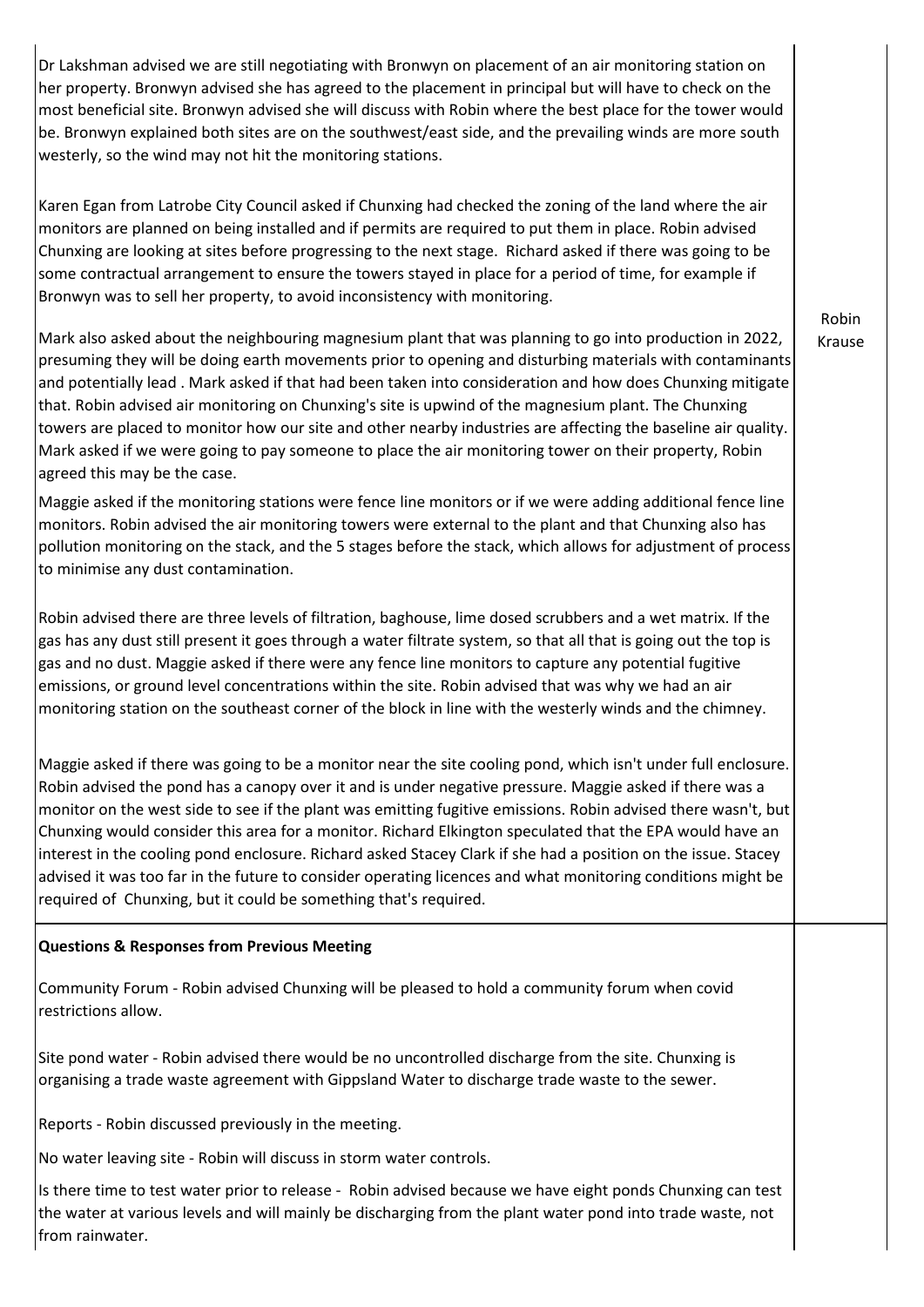How can negative pressure be maintained - Robin advised that Chunxing will have controls on the doors that can be locked if the plant started to lose negative pressure. Chunxing also has a third fan for extra assurance, which is above and beyond the negative pressure design requirements. Chunxing has 2 x 110Kw fans, and 1 x 200Kw fan.

Leanne asked if Gippsland Water is taking trade waste and if no clean water will be discharged into the sewer. Leanne wanted to know if this water goes into the swap line. Robin advised there was a sewer line on the south edge of the Chunxing site boundary, which is allocated to discharge trade waste. Robin advised that he thought the water goes into the water treatment collection system. Leanne advised she was told that if it was part of the swap line that goes to the Firmins Lane pumping station, where a lot of industry water goes, from there it gets pumped out to sea. Mark Richards advised that Yallourn Power Station, Loy Yang and Hazelwood Mine bore water also pump into this system which then goes to Duttson Downs. Mark also advised it is a controlled system, flow measured, and ph tested. Robin advised Chunxing have to meet the trade waste agreement conditions. Chunxing require ph monitoring and control to discharge plant water. Mark and Richard advised it would be considered industrial waste rather than sewerage.

What is category C soil - Robin advised Category C can be used on an Industrial Zone 2 Site. If removed from a Zone 2 Site it becomes a hazardous material. Baseline measurements have been taken to confirm it is category C. Richard asked what was in the soil. Robin advised he doesn't have all the information but due to use from the Lurgi gas plant there are some minor hydrocarbons and some heavy metals in some areas. There are two contamination zones on the site that cannot have an enclosed building constructed over the top as it has the potential to leak hydrocarbons into an enclosed building. The concrete bund area is inside the zones so the contaminated areas remain undisturbed.

How is the soil reconditioned - Robin advised Chunxing may blend clay with the silt material, compacting the silt by itself, or have an additive like lime or cement to consolidate the materiel. A compaction factor of 25% would be used.

Seasonal factors, will wind blow lead dust across the community - Robin advised there were no measurable levels of lead in the soil. During construction Chunxing will control dust with water suppression and runoff will be controlled and captured by a stormwater collection pond.

Managing Questions - Robin advised we would prefer all questions are submiited to the Chunxing Contact Us page, as it's regularly checked by Tania. This avoids loosing continuity having one collection point. It's also fine to send questions to Richard as long as he forwards the questions to Chunxing.

Bronwyn asked about other heavy metals that can be blown from the site. Robin advised Chunxing would do the excavation and consolidation in sections to minimise dust and disturbance. The building's steel frame will be erected as quickly as possible, and then the internal concrete and external pavement completed.

Leanne asked if there was any asbestos on site. Robin advised that after the soil testing and rehabilitation there was no measurable level of asbestos. Chunxing are going to add to the Construction and Environmental Management Plan that if any suspect material is found it will be tested and delt with in line with legislative requirements. Chunxing doesn't believe there is any loose asbestos on the site. Chunxing have completed approximately 380 soil samples on the block, none of them register asbestos in the historical testing after rehabilitation.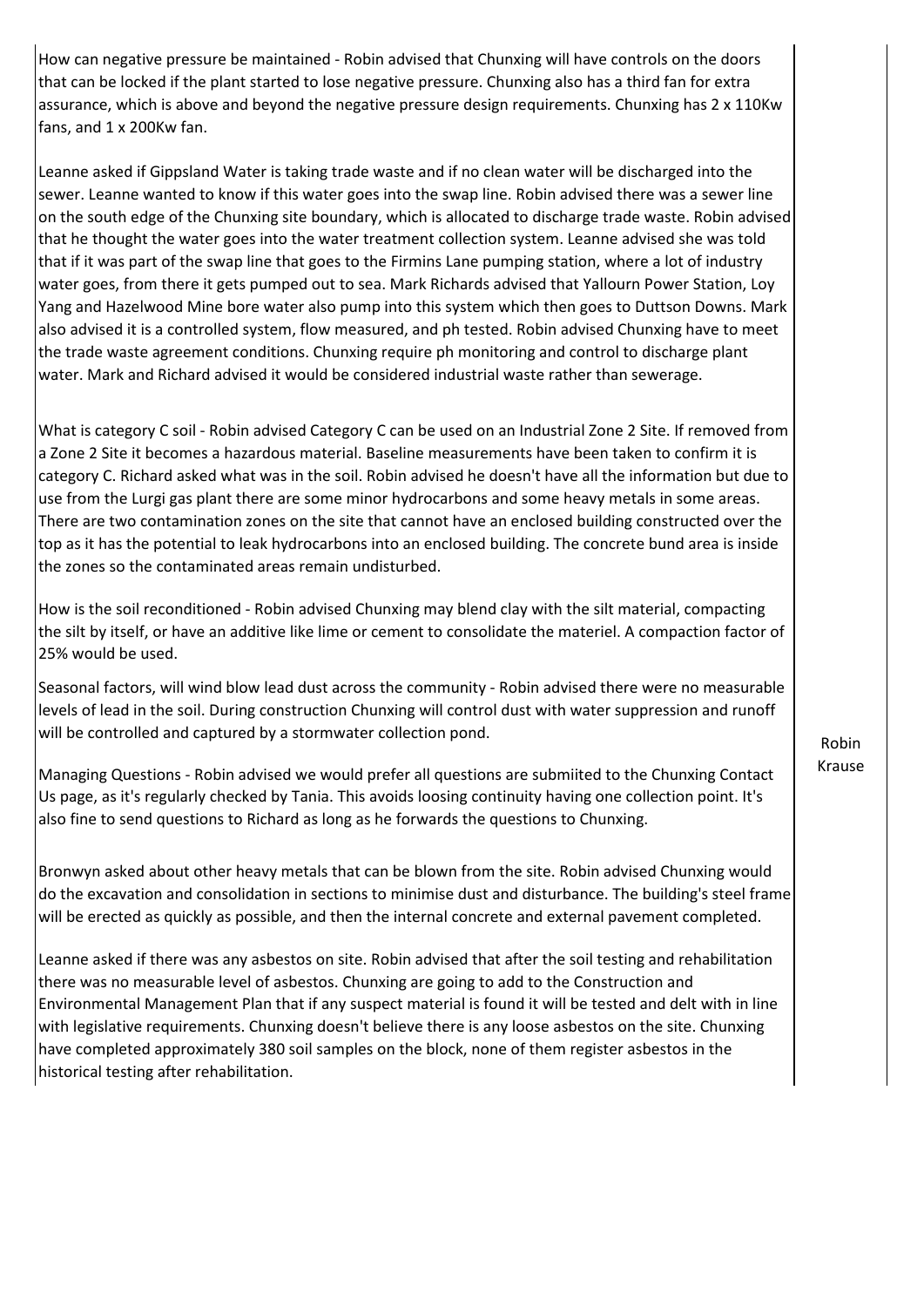Leanne asked if we would consider getting baseline measurements of the other heavy metals that the plant will emit including chromium, arsenic, antimony and cadmium. Robin advised any dust collected would be analysed. Dust collection is by a negative system, sucked into the filter. This will be analysed by a laboratory that will list everything Chunxing want tested to prove whether it is in the environment. Leanne asked if Chunxing was able to get real time monitoring systems. Robin advised that the gas would be continuously online monitored and that the dust would be collected and analysed monthly. Leanne asked if the public would be able to see the real time air monitoring on the Chunxing website. Robin advised that would be Chunxing's intention - online continuous monitoring. Stacey Clark confirmed that the gases would be continuously monitored and published on the website but the dust would be sent off site for analysis monthly and uploaded to the website. Robin advised that was the most efficient way to do the analysis to get a full result for each constituant measured.

Mark Richards asked about category C soil, he advised the EPA has a document that states category C soil can have all sorts of consituants such as arsenic, cadmium, chromium, copper, lead, cyanide, fluoride etc. The soil on site could have these levels of contaminant. Lead upper limits can be up to 1500mg/kg. Theoretically category C could have any of these items present to the upper limits. Robin advised there is a baseline land and groundwater survey report initially submitted to the EPA, with all leves of contamination in the lower bracket for category C soils..

Maggie advised in Mt Isa they use XRF technology for external testing so they can have some continuous emission monitoring and then capture the dust to validate the data. Maggie asked if that was something that has been considered? Robin advised Chunxing are implementing continuous online monitoring of the gas, and lab testing the dust. Maggie advised Mt Isa have real time monitoring of lead through XRF technology, and because XRF can have a margin of error they also capture the dust to validate the data. Robin advised he would look into this technology. Maggie advised XRF can be used to monitor a number of other heavy metal contaminants but is being trialed in Primary Lead Smelter towns. Dr Lakshman advised he would explore the possibilities of XRF monitoring. Chunxing uses lab dust testing to get the most accurate results.

Leanne asked if she could share the questions and answers with the general public, Robin advised yes, and Tania advised that the minutes and questions would be published for the public on the Chunxing website.

### **Storm Water**

Robin presented the drawing that shows the site water management systems. The drawing shows:

- Three emergency site water tanks in the south west corner.
- Three storage ponds for collecting rainwater off the roof.
- Site water pond that collect water from the east side of the pavement.
- Plant water pond that collects all the process water.
- Plant water goes into the water treatment plant, then into the treated water pond, then goes back into the plant as recycled water.
- Storm water off the roof will be used as our primary source of water for the process, which goes directly to the water treatment plant, where it is filtered, chlorinated, and circulated through the plant.
- The emergency site water is pumped to the site water pond, the site water goes to the water treatment plant it is filtered, treated, chlorinated and used in the process.
- Chunxing have a totally enclosed concrete bunded and floored site. This assists with controlling storm water on the site. The drawing shows details of the ponds and bunding.
- The pumping system is being designed by a consultant.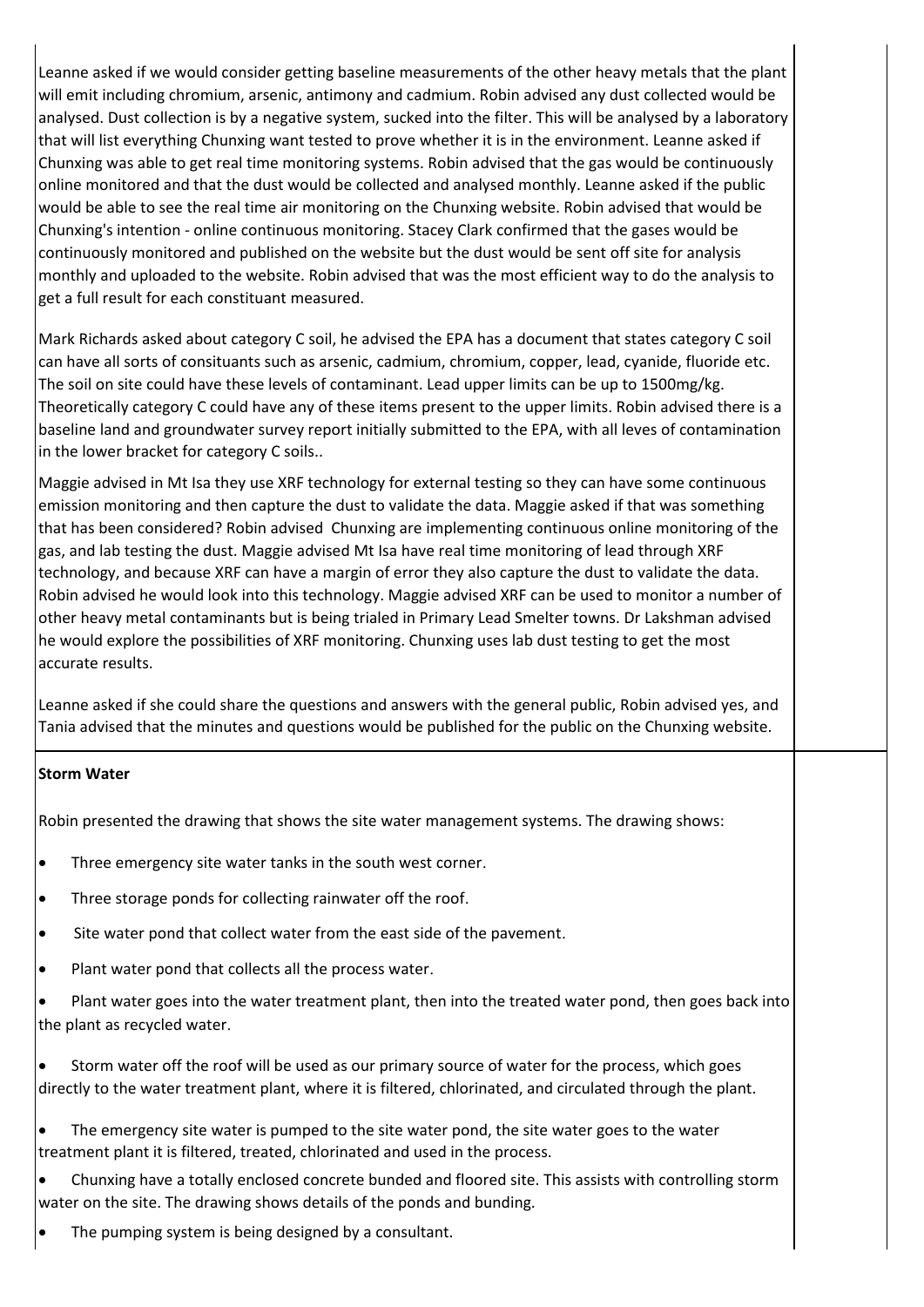- The pumping system is designed for collecting water from the site in a one in one hundred year rain event, which is equivalent to 170l/s of rain over a period up to 7 days.
- There are three pumps in parellel to handle that amount of rainwater, 60l/s each.
- For a normal average flow you would only use one pump. The yearly average would only use one pump to manage the water.

• Balance pipes are installed between the ponds to manage the water flows. The external pavements are sloped to assist in capturing water in open culverts with grating covers to collect water for the full width and each side of the property.

- A culvert runs around the office area to collect all the site water that falls in that area as well.
- There are two discharge points, one is domestic grey water, which includes toilets and kitchens.

• All other water used on site, including laundry, shoe wash, showers, handwash, truck wash and wheel wash go into the plant water system and processed in the water treatment plant.

- All water is treated to ensure it is safe for the operators.
- All water collected after the process is pumped back into the plant water pond and recycled.

Mark Richards asked about the discharge to sewer. Robin confirmed it is just from the toilets and kitchens, as Chunxing don't have biological treatment, and are part of the normal grey water system. Mark asked about provisions to stop staff exiting the smelter area to the offices and lab. Robin advised staff could not exit without going through the change house. Policy will require no one enters the factory without going through the change house with complete change of clothing down to underwear and socks before entering the plant. To leave the plant, personel must remove all clothing, be fully showered including hair washed. Robin advised that Chunxing would monitor who goes in and out of the plant.

Shane Mynard, asked about entry of emergency staff to the plant in an emergency, and if emergency staff are required to change their protective clothing before entering the building. Robin advised no, as the emergency services would already be in the appropriate gear to assess an emergency and also have the correct breathing apparatus. Uniform would need to be decontaminated as usual process after attending an emergency.

Leanne asked how truck drivers and visitors were kept safe from lead exposure. Robin advised all truck drivers come in through the security building, are inducted, and are supplied with a disposable coverall. In the unloading area they stay inside their cab. If they need to leave their cab they can only exit by a specific area, and they are not allowed into the breaker area or smelter. Once they exit the plant they remove their overalls and they go into a disposal bin. For entry to the smelter or breaker area, a full change of clothing is required.

Shane asked if organisations doing regular inspections will have facilities to change into protective equipment. Robin advised Chunxing would provide a full change of clothing including underwear and respirator to be able to enter the smelter and breaker areas. The plastics area is separated with its own ventilation system and is considered a low risk area and doesn't require full protective equipment. To leave the site it is required that you shower.

Dr Lakshman advised he is interested in any comments from the various stakeholders if any improvements can be made to the system.

**Community Questions and Comments**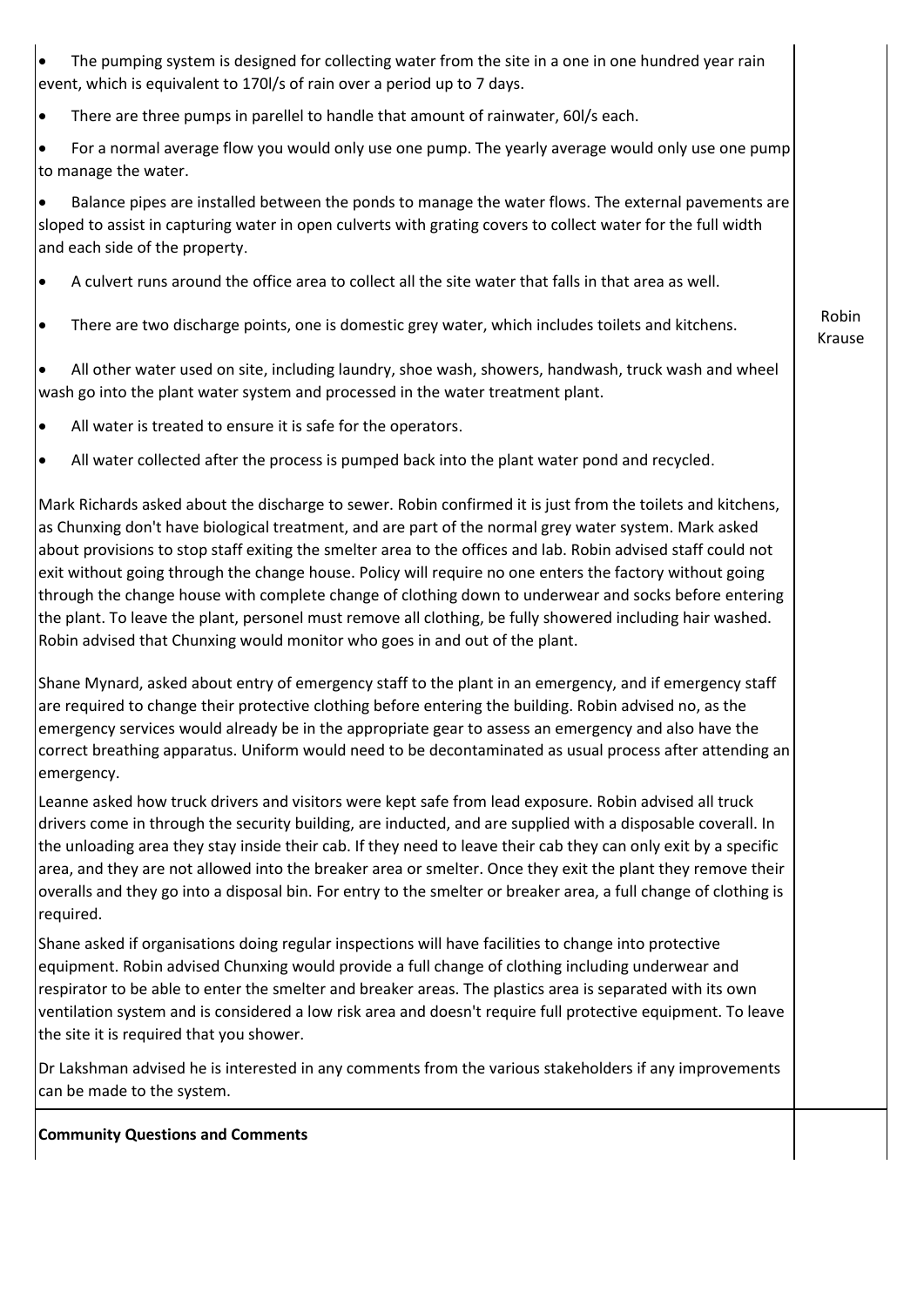Leanne thanked Chunxing for suppling information on blood lead levels. Leanne asked If staff were rotated to less risky jobs if blood lead levels were high. Robin advised Chunxing would have a policy that our levels would be less than 20udgl. Our plant would have less exposure to lead than the Chinese Plant, and all staff would have baseline measurements and then tested 3 monthly to ensure they were maintaining hygiene and low lead levels. If staff get above 15udgl they will be assessed where and how they work. There are only two main reason why people will have high blood lead levels, they don't follow hygiene procedures, or the are complacent on the job and remove their masks without washing their hands and face, or don't shower and wash their hair when they leave the site. Leanne asked if staff realized that even in low risk jobs peoples bodies don't excrete all the lead, that your body thinks it's calcium and is stored in your bones and teeth. Robin advised we can only put in policies to control peoples work behaviours and ensure employees follow the hygiene rules. Richard asked if inductions and operation training would be available for employees. Robin confirmed this would be the case. Robin advised at Port Pirie the staff were advised what the medical and physiological changes were with high blood lead levels.

Leanne was concerned that the families of the workers were not tested for blood lead levels in China. Dr Lakshman advised that if anyone in our plant displayed blood lead levels close to 20udgl that we would have a policy here to request testing of the families. In China, blood lead levels in the general public are much higher than those in Australia due to different levels of background pollution.

Maggie asked about the proximity of the staff car park to the ULAB stacks. Maggie believes due to the low flue temperature there will be a considerable amount of fallout on the immediate region. Maggie is concerned lead dust will accumulate on the cars and be taken back to family situations. Robin advised there was a wheel wash in and out of the plant. Maggie asked about the rest of the car. Robin advise Chunxing would consider that question, the legislation only requires a wheel wash, but will investigate the issue. Dr Lakshman agrees a carwash is a constructive idea, and will consider installing a car wash, although there should be zero fallout, as this is monitored and controlled by negative pressure within the building. Any fallout would be a breach of the plant operations.

Maggie asked if ground lead levels would be measured as negative pressure systems don't negate fugitive emissions, and is there is an allowance of up to 55kg of lead emissions per year by the EPA works approval. Will the plant shut down and investigate any apparent fugitive emissions. Robin advised that Chunxing's pollution control system eliminates the possibility of dust escaping through the stack. There are three systems of dust collection. There are five monitoring points, any high levels of dust will be investigated. Only two zones of the baghouse need to operate, so inspections and repairs can be carried out on the off line unit. There are two seperate sets of scrubbers, only one set needs to be operational to run the plant, the water wash in the bottom of the stack will pick up any particles. Chunxing's intention is to collect and process all dust. Lead will be processed into ingots, other material will be processed into slag and disposed of in an approved landfill. Any change in the process will be investigated to ensure Chunxing are within the minimum operating boundaries.

Mark Richards advised for Maggie's benefit that Chunxing had agreed to baseline lead testing of families associated with the plant. Mark asked if the trucks are washed, and can truckdrivers also be blood tested. Robin advised all staff that visited site more than once in a week would be in the testing program. Robin advised we would have approximately eight trucks per day on site. Robin confirmed emergency services attending site could also be included in the testing.

Lauren Krell advised she would send most of her questions to the Contact Us page. Lauren asked how often might there be a problem, such as in the bags. Robin advised in his experience they last around 12 months and would have regular inspections throughout the life of the bag. Robin advised the baghouse is the most susceptible plant equipment to breakdown.